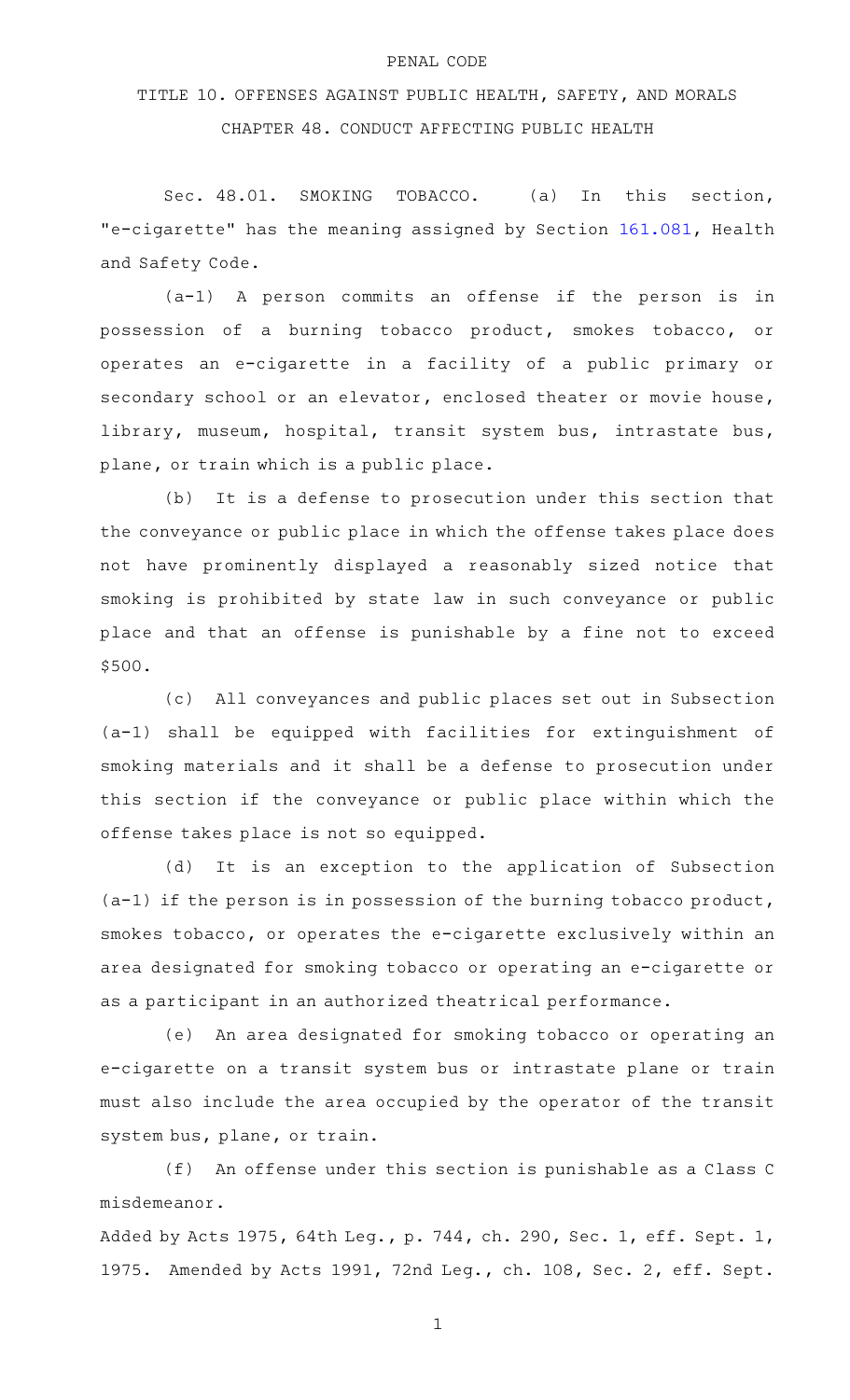1, 1991; Acts 1993, 73rd Leg., ch. 900, Sec. 1.01, eff. Sept. 1, 1994; Acts 1997, 75th Leg., ch. 165, Sec. 30.242, eff. Sept. 1, 1997.

## Amended by:

Acts 2015, 84th Leg., R.S., Ch. 181 (S.B. [97\)](http://www.legis.state.tx.us/tlodocs/84R/billtext/html/SB00097F.HTM), Sec. 39, eff. October 1, 2015.

Sec. 48.015. PROHIBITIONS RELATING TO CERTAIN CIGARETTES. (a) A person may not acquire, hold, own, possess, or transport for sale or distribution in this state or import or cause to be imported into this state for sale or distribution in this state:

(1) cigarettes that do not comply with all applicable requirements imposed by or under federal law and implementing regulations; or

(2) cigarettes to which stamps may not be affixed under Section [154.0415,](http://www.statutes.legis.state.tx.us/GetStatute.aspx?Code=TX&Value=154.0415) Tax Code, other than cigarettes lawfully imported or brought into the state for personal use and cigarettes lawfully sold or intended to be sold as duty-free merchandise by a duty-free sales enterprise in accordance with 19 U.S.C. Section 1555(b), as amended.

(b) A person who commits an act prohibited by Subsection (a), knowing or having reason to know that the person is doing so, is guilty of a Class A misdemeanor.

Added by Acts 2001, 77th Leg., ch. 1104, Sec. 6, eff. Sept. 1, 2001.

Sec. 48.02. PROHIBITION OF THE PURCHASE AND SALE OF HUMAN ORGANS. (a) In this section, "human organ" means the human kidney, liver, heart, lung, pancreas, eye, bone, skin, or any other human organ or tissue, but does not include hair or blood, blood components (including plasma), blood derivatives, or blood reagents. The term does not include human fetal tissue as defined by Section [48.03.](http://www.statutes.legis.state.tx.us/GetStatute.aspx?Code=PE&Value=48.03)

(b) A person commits an offense if he or she knowingly or intentionally offers to buy, offers to sell, acquires, receives, sells, or otherwise transfers any human organ for valuable consideration.

(c) It is an exception to the application of this section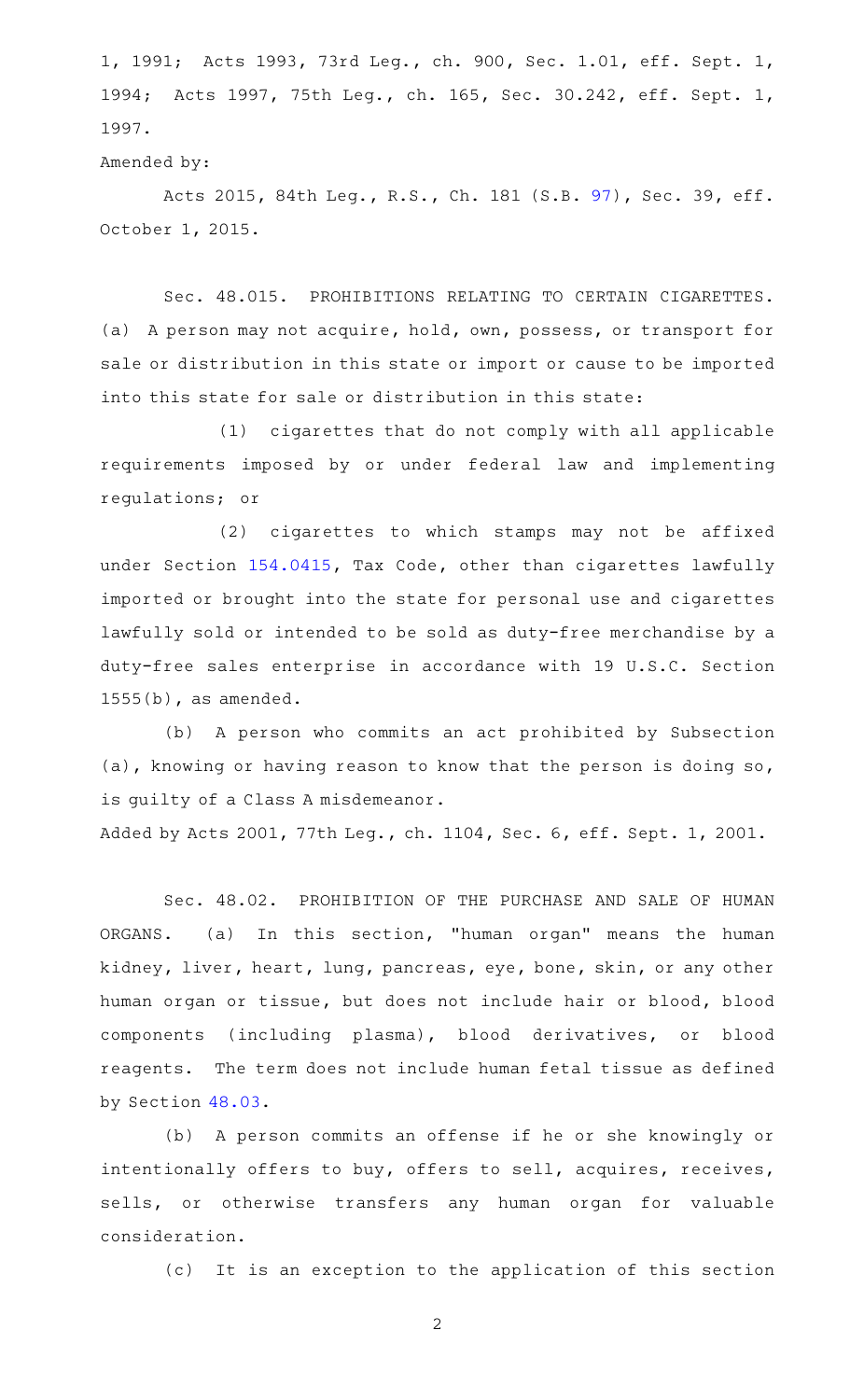that the valuable consideration is: (1) a fee paid to a physician or to other medical personnel for services rendered in the usual course of medical practice or a fee paid for hospital or other clinical services; (2) reimbursement of legal or medical expenses incurred for the benefit of the ultimate receiver of the organ; or (3) reimbursement of expenses of travel, housing, and lost wages incurred by the donor of a human organ in connection with the donation of the organ.

(d) A violation of this section is a Class A misdemeanor. Added by Acts 1985, 69th Leg., ch. 40, Sec. 1, eff. Aug. 26, 1985. Amended by Acts 1993, 73rd Leg., ch. 900, Sec. 1.01, eff. Sept. 1, 1994.

Amended by:

Acts 2017, 85th Leg., R.S., Ch. 441 (S.B. [8\)](http://www.legis.state.tx.us/tlodocs/85R/billtext/html/SB00008F.HTM), Sec. 16, eff. September 1, 2017.

Sec. 48.03. PROHIBITION ON PURCHASE AND SALE OF HUMAN FETAL TISSUE. (a) In this section, "human fetal tissue" has the meaning assigned by Section [173.001](http://www.statutes.legis.state.tx.us/GetStatute.aspx?Code=HS&Value=173.001), Health and Safety Code.

(b) A person commits an offense if the person knowingly offers to buy, offers to sell, acquires, receives, sells, or otherwise transfers any human fetal tissue for economic benefit.

(c) An offense under this section is a state jail felony.

(d) It is a defense to prosecution under this section that the actor:

(1) is an employee of or under contract with an accredited public or private institution of higher education; and

(2) acquires, receives, or transfers human fetal tissue solely for the purpose of fulfilling a donation authorized by Section [173.005,](http://www.statutes.legis.state.tx.us/GetStatute.aspx?Code=HS&Value=173.005) Health and Safety Code.

(e) This section does not apply to:

(1) human fetal tissue acquired, received, or transferred solely for diagnostic or pathological testing;

(2) human fetal tissue acquired, received, or transferred solely for the purposes of a criminal investigation;

(3) human fetal tissue acquired, received, or transferred solely for the purpose of disposing of the tissue in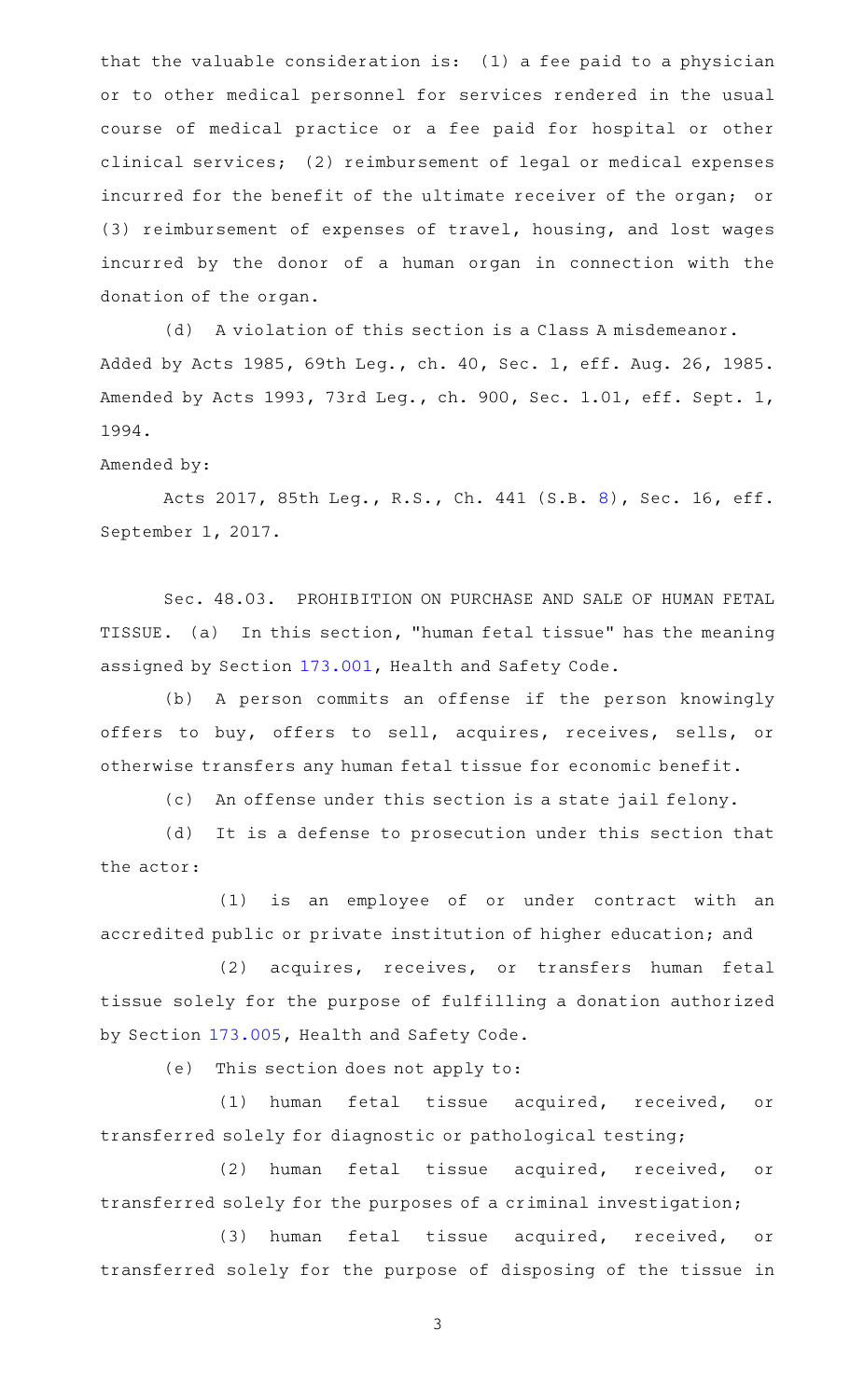accordance with state law or rules applicable to the disposition of human fetal tissue remains;

(4) human fetal tissue or human tissue acquired during pregnancy or at delivery of a child, provided the tissue is acquired by an accredited public or private institution of higher education for use in research approved by an institutional review board or another appropriate board, committee, or body charged with oversight applicable to the research; or

(5) cell lines derived from human fetal tissue or human tissue existing on September 1, 2017, that are used by an accredited public or private institution of higher education in research approved by an institutional review board or another appropriate board, committee, or body charged with oversight applicable to the research.

(f) With the consent of the appropriate local county or district attorney, the attorney general has concurrent jurisdiction with that consenting local prosecutor to prosecute an offense under this section.

Added by Acts 2017, 85th Leg., R.S., Ch. 441 (S.B. [8\)](http://www.legis.state.tx.us/tlodocs/85R/billtext/html/SB00008F.HTM), Sec. 17, eff. September 1, 2017.

Sec. 48.04. PROHIBITION ON PURCHASE AND SALE OF ADULT STEM CELLS FOR CERTAIN INVESTIGATIONAL TREATMENTS. (a) In this section:

(1) "Adult stem cell" means an undifferentiated cell that is:

(A) found in differentiated tissue; and

(B) able to renew itself and differentiate to yield all or nearly all of the specialized cell types of the tissue from which the cell originated.

(2) "Investigational stem cell treatment" means an adult stem cell treatment that:

(A) is under investigation in a clinical trial and being administered to human participants in that trial; and

(B) has not yet been approved for general use by the United States Food and Drug Administration.

(b) A person commits an offense if the person knowingly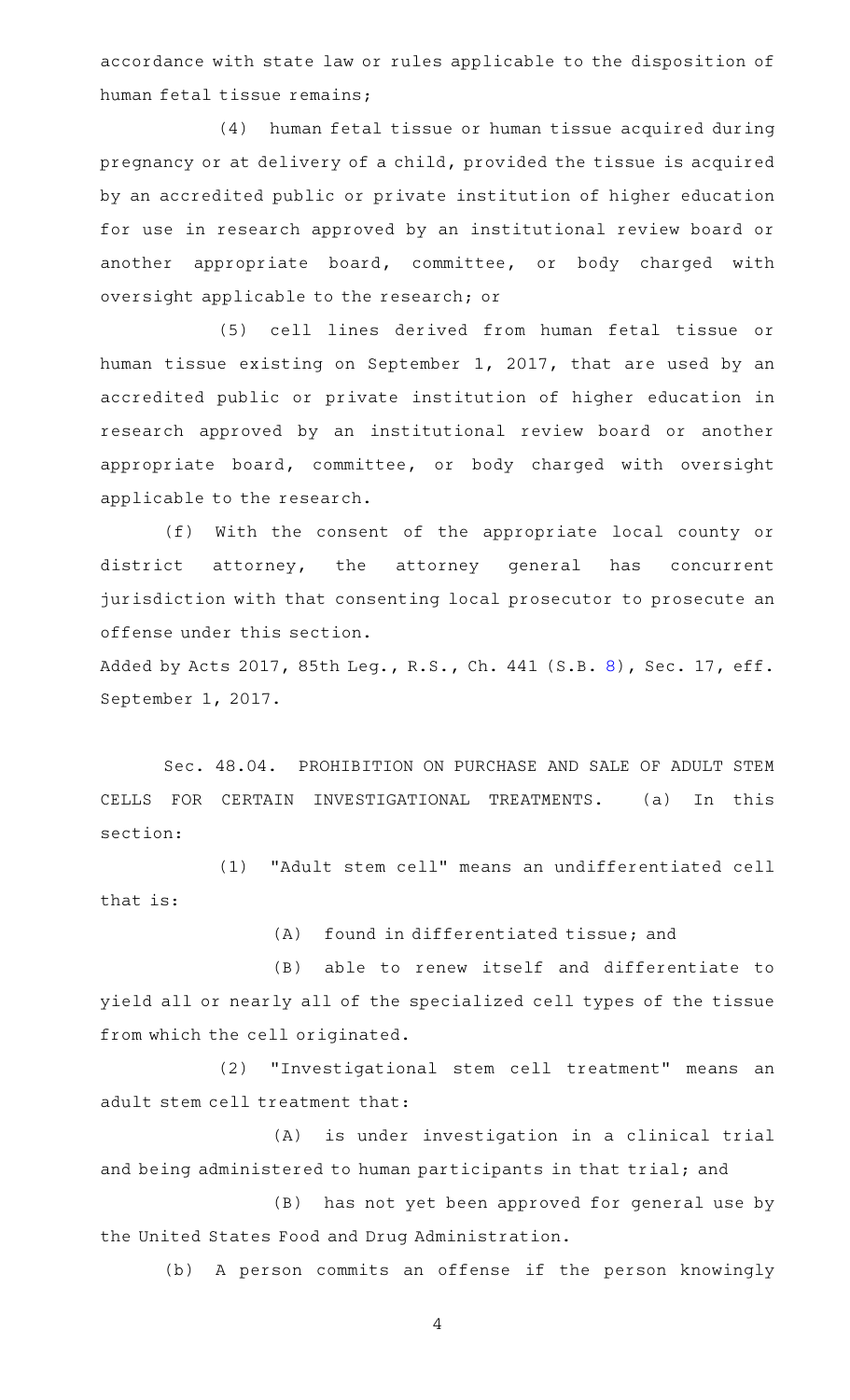offers to buy, offers to sell, acquires, receives, sells, or otherwise transfers any adult stem cells for valuable consideration for use in an investigational stem cell treatment.

(c) It is an exception to the application of this section that the valuable consideration is:

(1) a fee paid to a physician or to other medical personnel for services rendered in the usual course of medical practice or a fee paid for hospital or other clinical services;

(2) reimbursement of legal or medical expenses incurred for the benefit of the ultimate receiver of the investigational stem cell treatment; or

(3) reimbursement of expenses of travel, housing, and lost wages incurred by the donor of adult stem cells in connection with the donation of the adult stem cells.

(d) It is an exception to the application of this section that the actor engaged in conduct authorized under Chapter [162](http://www.statutes.legis.state.tx.us/GetStatute.aspx?Code=HS&Value=162), Health and Safety Code.

(e) A violation of this section is a Class A misdemeanor. Added by Acts 2017, 85th Leg., R.S., Ch. 697 (H.B. [810](http://www.legis.state.tx.us/tlodocs/85R/billtext/html/HB00810F.HTM)), Sec. 4, eff. September 1, 2017.

Redesignated from Penal Code, Section [48.03](http://www.statutes.legis.state.tx.us/GetStatute.aspx?Code=PE&Value=48.03) by Acts 2019, 86th Leg., R.S., Ch. 467 (H.B. [4170\)](http://www.legis.state.tx.us/tlodocs/86R/billtext/html/HB04170F.HTM), Sec. 21.001(41), eff. September 1, 2019.

Sec. 48.05. PROHIBITED CAMPING. (a) In this section:

(1) "Camp" means to reside temporarily in a place, with shelter.

(2) "Shelter" includes a tent, tarpaulin, lean-to, sleeping bag, bedroll, blankets, or any form of temporary, semipermanent, or permanent shelter, other than clothing or any handheld device, designed to protect a person from weather conditions that threaten personal health and safety.

(b) A person commits an offense if the person intentionally or knowingly camps in a public place without the effective consent of the officer or agency having the legal duty or authority to manage the public place.

(c) The actor's intent or knowledge may be established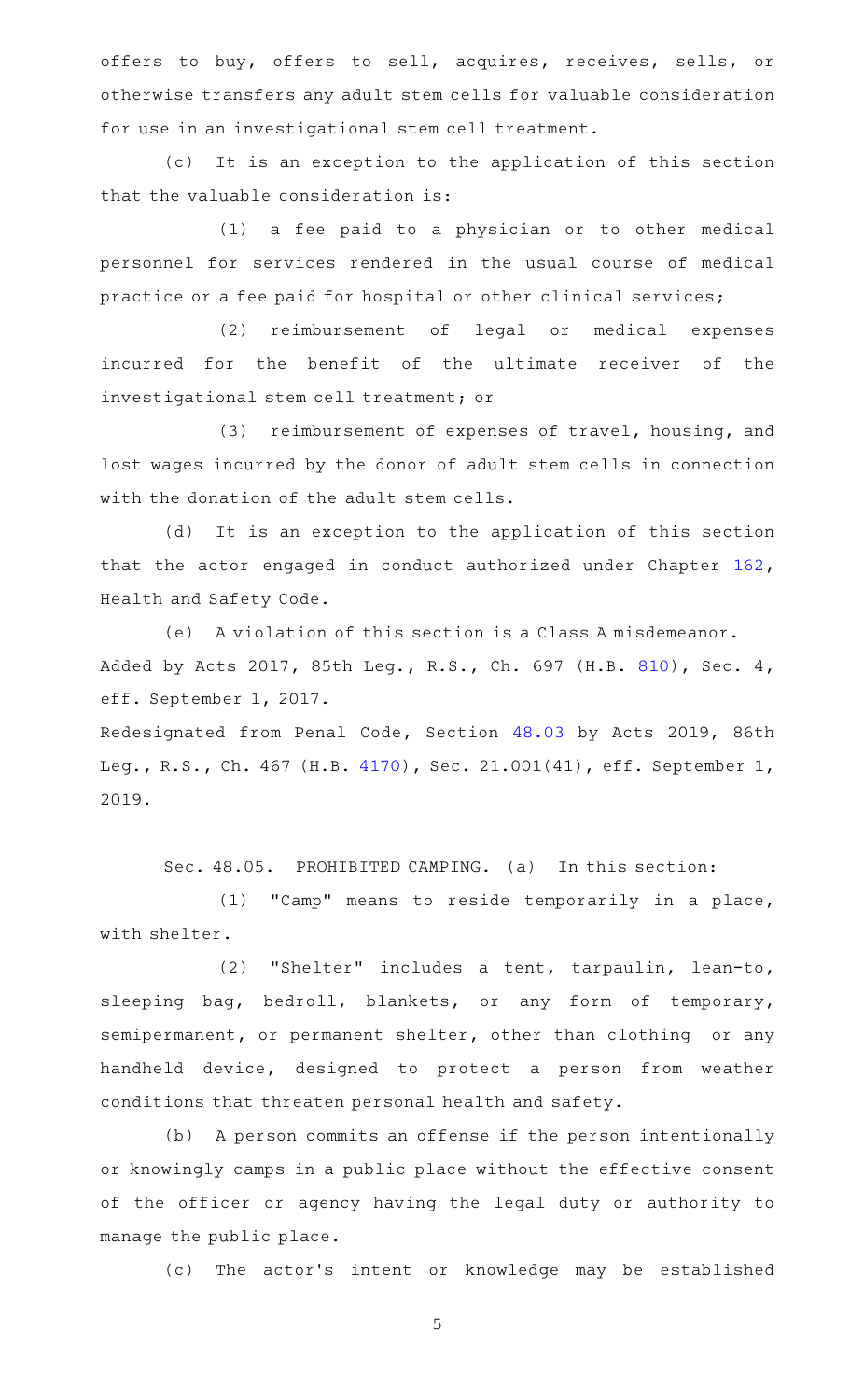through evidence of activities associated with sustaining a living accommodation that are conducted in a public place, including:

- $(1)$  cooking;
- $(2)$  making a fire;

(3) storing personal belongings for an extended period;

- (4) digging; or
- (5) sleeping.

(d) Consent given by an officer or agency of a political subdivision is not effective for purposes of Subsection (b), unless given to authorize the person to camp for:

(1) recreational purposes;

(2) purposes of sheltering homeless individuals, if the property on which the camping occurs is subject to a plan approved under Subchapter [PP](http://www.statutes.legis.state.tx.us/GetStatute.aspx?Code=GV&Value=2306.1121), Chapter [2306,](http://www.statutes.legis.state.tx.us/GetStatute.aspx?Code=GV&Value=2306) Government Code, and the camping occurs in a manner that complies with the plan;

(3) purposes permitted by a beach access plan that has been approved under Section [61.015,](http://www.statutes.legis.state.tx.us/GetStatute.aspx?Code=NR&Value=61.015) Natural Resources Code, and the camping occurs in a manner that complies with the plan; or

(4) purposes related to providing emergency shelter during a disaster declared under Section [418.014](http://www.statutes.legis.state.tx.us/GetStatute.aspx?Code=GV&Value=418.014), Government Code, or a local disaster declared under Section [418.108](http://www.statutes.legis.state.tx.us/GetStatute.aspx?Code=GV&Value=418.108&Date=9/9/2021) of that code.

(e) An offense under this section is a Class C misdemeanor.

(f) This section does not preempt an ordinance, order, rule, or other regulation adopted by a state agency or political subdivision relating to prohibiting camping in a public place or affect the authority of a state agency or political subdivision to adopt or enforce an ordinance, order, rule, or other regulation relating to prohibiting camping in a public place if the ordinance, order, rule, or other regulation:

(1) is compatible with and equal to or more stringent than the offense prescribed by this section; or

(2) relates to an issue not specifically addressed by this section.

(g) Except as provided by Subsection (h), before or at the time a peace officer issues a citation to a person for an offense under this section, the peace officer must make a reasonable effort